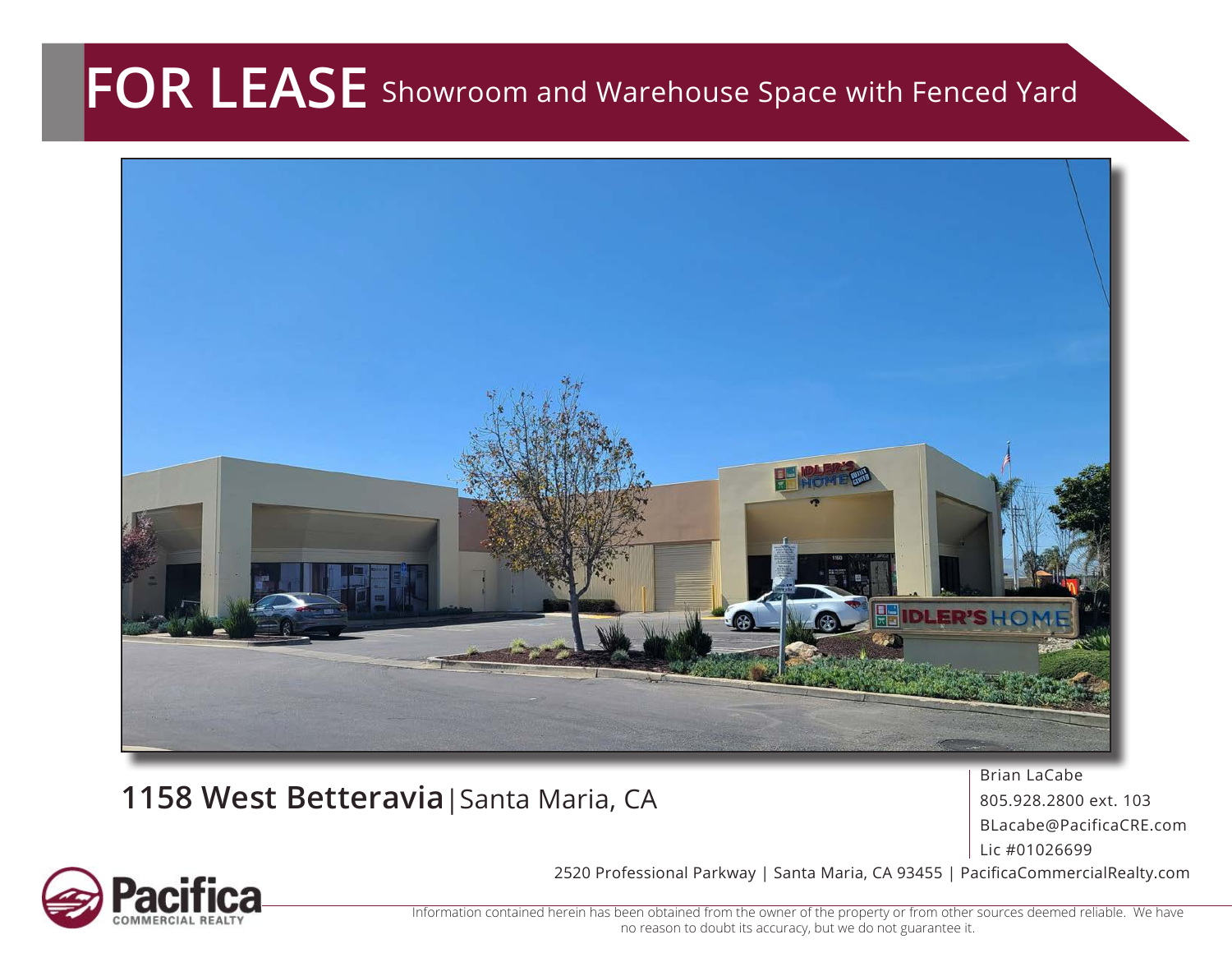# **FOR LEASE** 1158 West Betteravia | Santa Maria, CA



Highly visible and well-located concrete tilt-up industrial building with showroom and warehouse space. In addition to the showroom and warehouse space, this building has approximately 1,400 square feet of heated/air-conditioned office space with offices and breakroom. Property also has secure yard with rolling gate. Call listing agent for showing instructions and availability; building is currently occupied.



#### **Lease Details**

- Lease Rate: \$1.10/SF/Mod. Gross
- Term: 3-5 Years
- Available: September 2022 or upon Tenant vacating

#### **Property Details**

- Building Size: +/-11,944 SF
- Zoning: PD-CM
- Clear Height: 13 Feet
- Roll-up Doors: Four (4) 10' x 10' ground level doors
- Parking: 27 On-site Parking Spaces
- Power: +/-6,400 Amp, 220 V, 3 phase 4 wire
	- Brian LaCabe 805.928.2800 ext. 103 BLacabe@PacificaCRE.com Lic #01026699





Information contained herein has been obtained from the owner of the property or from other sources deemed reliable. We have no reason to doubt its accuracy, but we do not guarantee it.